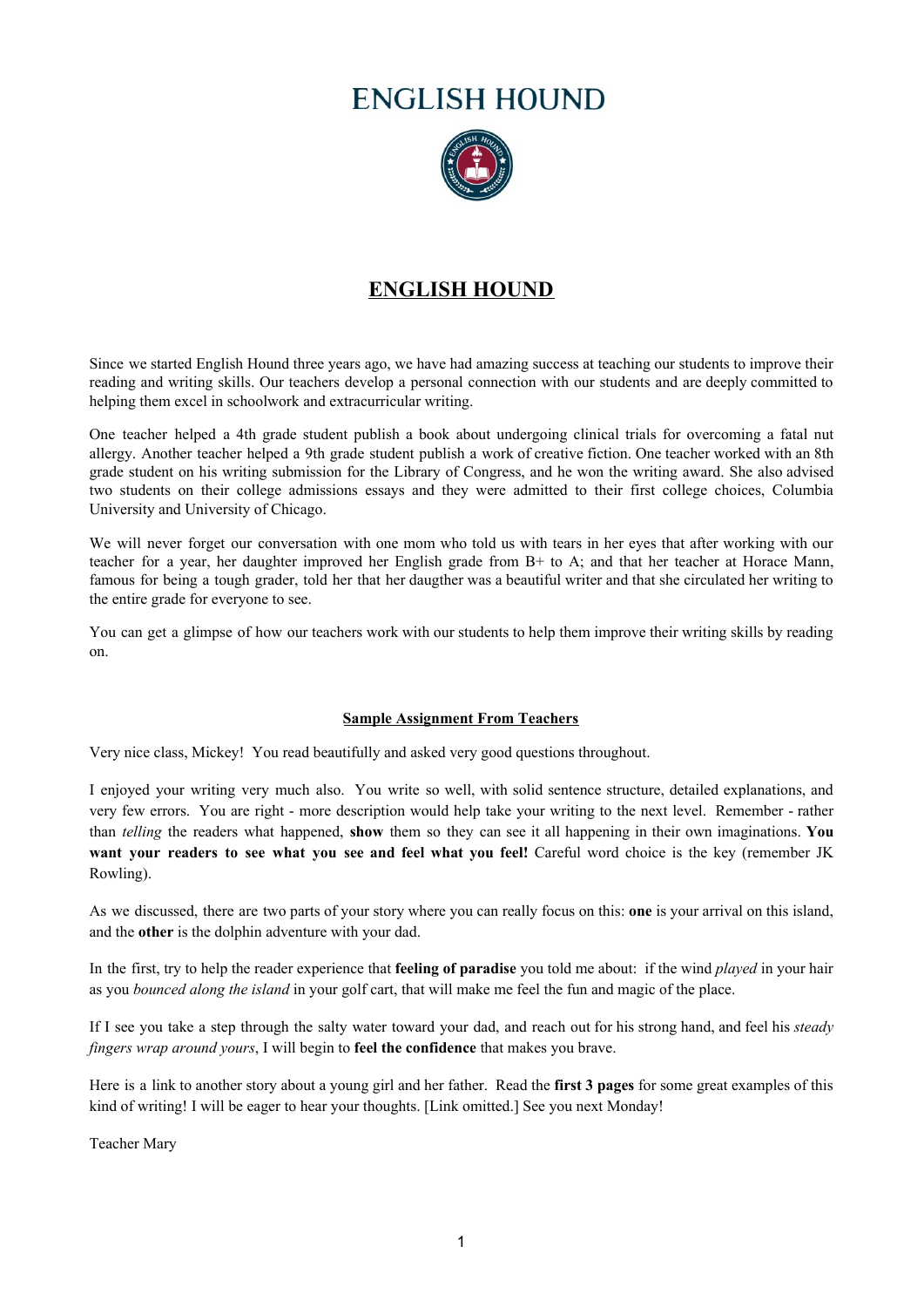Hi Max, At our next lesson on August 12<sup>th</sup>, we will review and edit your completed writing assignment, and discuss the end of the book. I will then assign you a writing assignment based on your understanding of the completed book.I look forward to discussing it with you at our next lesson.Thank you, Nancy

 $\mathcal{L}_\text{max}$  , and the set of the set of the set of the set of the set of the set of the set of the set of the set of the set of the set of the set of the set of the set of the set of the set of the set of the set of the

## *Tiger Boy*Chapters 6-10

**Personification** is when human qualities are given to objects or animals. It is a literary tool that adds interests to a story.**Examples:**

"The angry storm pounded the tin shelter." (Anger is a human emotion)

"The sunflowers nodded in the wind." (Nodding is a human action)

**1.** Find one example of personification in chapters 6-10, and describe how it is used, and what it means.

# **Meaning:**

**2.** Write a paragraph describing Baba's reaction to his conversation with the headmaster. Give examples from the book to support your statements.

**3**. Write a paragraph explaining the increase in the conflict between Neel and his father. Use a quote from the book that supports your explanation.

 $\mathcal{L}_\text{max}$  and  $\mathcal{L}_\text{max}$  and  $\mathcal{L}_\text{max}$  and  $\mathcal{L}_\text{max}$ 

**4.** Write a paragraph describing your thoughts at the end of chapter ten. Include at least one reference to an event in the book. Include your reaction or response to the event.

**5.** Make a prediction about what will happen next. This only needs to be a few sentences.

Teacher Nancy

Hi Seoyoung,

Thanks for another productive class today. Here is what we discussed:

1) We looked at your Gioia essay. Overall, you demonstrated an understanding of how to pick apart evidence and analyze it to prove your thesis. Some things to work on are: choosing the *best* evidence to support your argument, keeping sentences clear and direct (think: clear subject, strong verbs, and avoiding a lot of little words), and adding in short sentences amidst longer ones.

2) We then went over your graffiti assignment. We decided that - because it was impossible, based on the evidence, to know for sure who the culprit was - your teacher really just wanted to see the strength of your reasoning and analysis. Your job was to pick the suspect whose evidence description had the most fodder for analysis. Your choice, Farley, ended up being hard. You had to rely too heavily on judgement and assumption, rather than analysis of the evidence.

3) We tried out analyzing Harriett instead, and found that the evidence in her backpack was a little simpler to analyze. We were able to say that the contents of her backpack suggested a strong connection to the act (i.e. having a book with an alliterative title that used the word 'bonehead'), whereas you were saying Farley's contents suggested something due to what they were *lacking* (i.e. no evidence of academics means he doesn't care about school, meaning he would be more likely to do it). A positive argument is almost always stronger than a negative one.

For our next class, I'd love to hear your ideas of what type of writing (or school-related assignments) you'd like to work on. If you're not sure then I'll plan the next class using my own ideas.

Until next week, Teacher Stephanie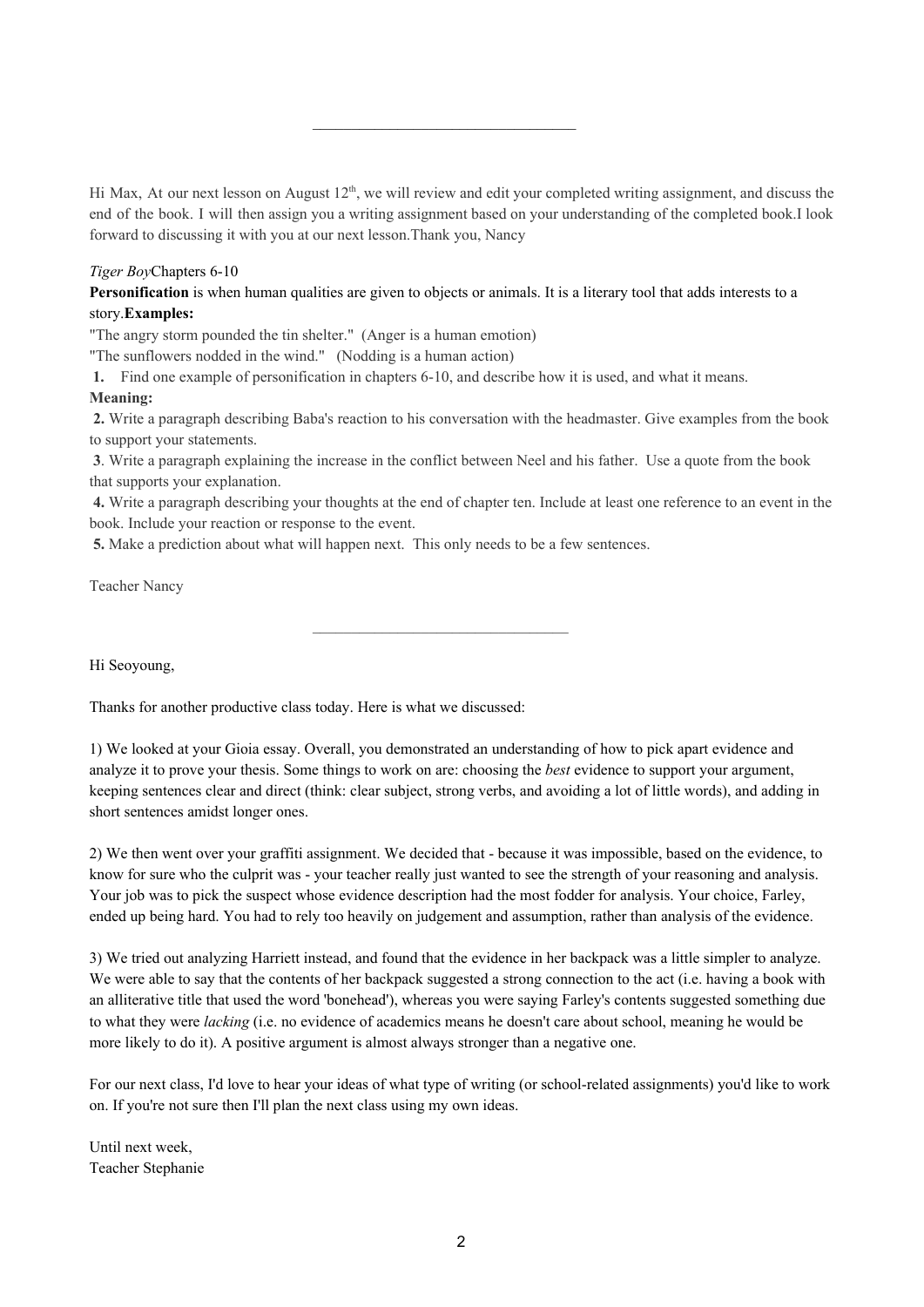## **Writing Sample**

#### *6th Grade Writing Prompt: Describe an event that made you happy.*

#### *First Draft - completed as homework before lesson*

Do you ever get the feeling that you're having the best time of your life? I do too. One summer week I was visiting my cousin Hunter for a few days. I was ecstatic about visiting him. My whole brain was buzzing with excitement. When I got there, we started a NERF war. After that, we decided to have some lunch. We played many different games. It went from teaming together to 1v1s playing Naruto (which I don't know a lot about). As usual, he went to his swimming practice the next day while I waited for him to finish. After we finished, we went to Target to get one NERF blaster each. Later on, we went to Smashburger to get a bacon hamburger each with fries. After lunch, we decided to go back and try out our new NERF blasters. I had such a great time there and hope to meet Hunter again soon.

#### *Revised Draft After a Lesson with English Hound's Writing Teacher*

#### The Best Visit Ever by Dylan C.

My whole brain was buzzing with excitement while I was getting ready to visit my cousin, Hunter. Spending time with him is always awesome because our NERF battles are very tight and energy-consuming. As soon as we arrived at my cousin's house we went straight upstairs. We transformed my aunt's house into a dangerous piece of land. There were darts flying everywhere and nowhere was safe. By the time we got too tired to play, the whole of the upstairs looked blue and orange from the darts.

We took a break and went to eat lunch at Smashburger. As soon as we finished eating, Target was our number one priority to get more weapons of mass destruction. Immediately after we returned home, it was back to NERF wars. Once we got bored of NERF, we decided to move on to an imaginary game of Narut, where we faced off and used different kinds of elemental jutsus. It was a great game, but Hunter being older and more experienced with Naruto, made it a bit one-sided. Since Hunter is a very competitive swimmer, he usually goes to swim practice every day. Early the next day, Hunter had to go to practice, while I was reading a book and playing on the iPad Mini. After he came back, we discussed some boy issues. I had to leave in order to be at my orchestra concert in time. It was a sad time for my cousin and me as we said our goodbyes. I was thinking about when I would next see Hunter, and how much fun I had with my favorite cousin.

#### *5th Grade Writing Prompt: Write a Restaurant Review*

#### *First Draft for Homework*

I will tell you a little later about the best Chinese fusion food I have ever had from Blue Bamboo in Jacksonville, Florida, but first I should tell you about the incredible service. When you walk into Blue Bamboo, the first thing that will happen is that a server will immediately greet you with smile. The ambiance there is very casual, you can walk in there with a t-shirt and shorts. When we got seated at our table, we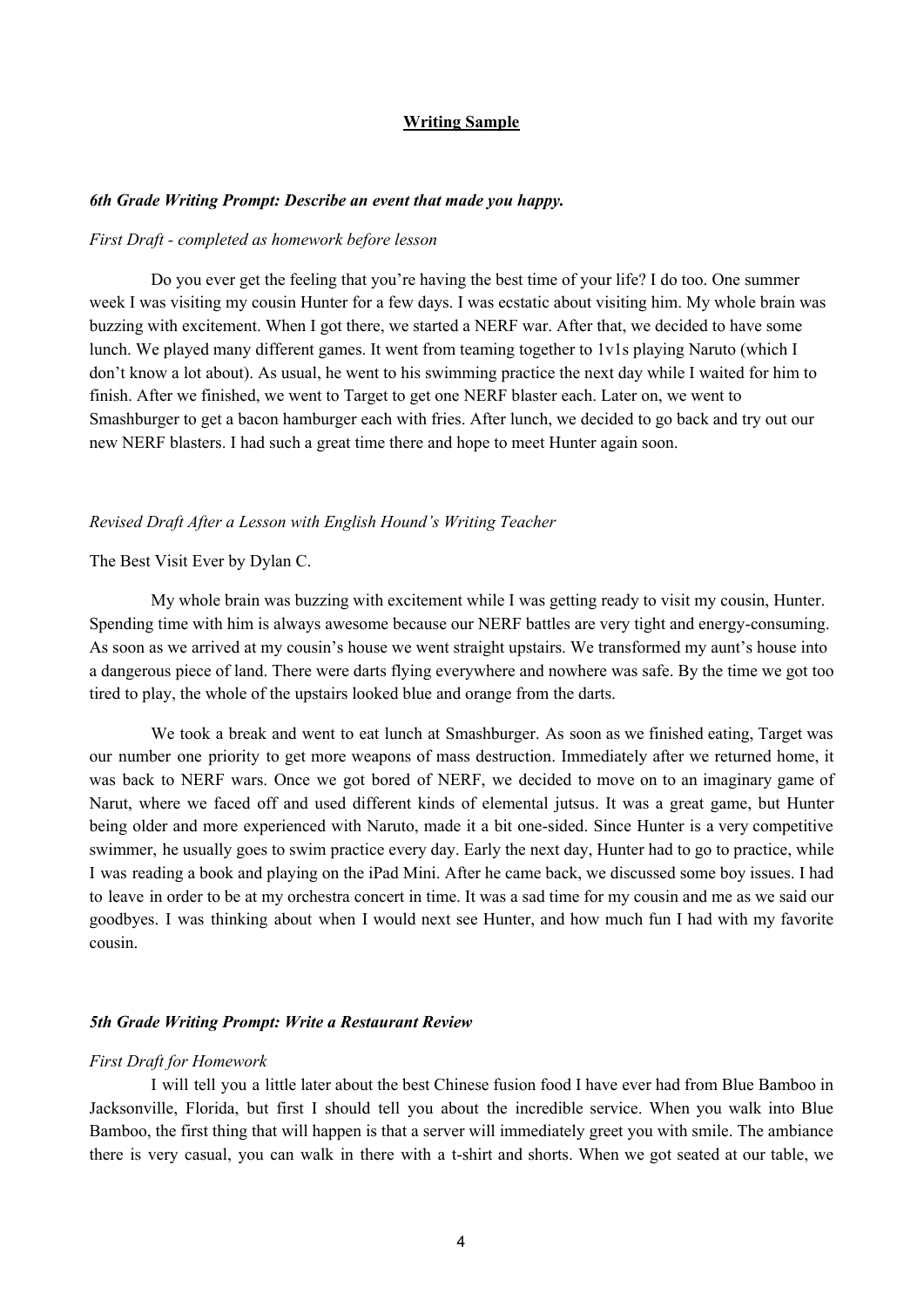promptly got served our drinks. We didn't have to wait long before a waitress came and asked for our appetizers and orders. The service was quick and smooth.

Now about the food, I only had the opportunity to order two things from the menu. I had ordered the duck wonton crisps for appetizers, and for my entree, I ordered the short rib tacos. The duck wonton crisps were amazing. It is duck, carrots, cabbage, and a savory hoisin sauce which is layered between three crispy wontons. The short rib tacos are a specialty of Blue Bamboo's and I had high expectations for it. It had greatly exceeded my expectations. It is cabbage, carrots, and grilled short ribs with a spicy sauce on top of a corn tortilla. I would definitely order these again.

However, the downsides are the location of this restaurant. It is somewhat hidden behind bushes on a very busy street. The parking lot is very small, so we had to park at another store and had to walk over from there. But, otherwise I would definitely recommend coming back here again.

# *Revised Draft After a Lesson with an English Hound Teacher Blue Bamboo: A Fusion of Flavors* by Dylan O.

Chinese fusion sounds more like a surgery than a combination of delectable and luscious food. Blue Bamboo in Jacksonville, Florida has some of the best Chinese fusion cuisine in the world. That is just the opinion of this food critic.

This hidden gem is located on a busy street, and parking is a bit of a challenge, but that is all forgotten once you walk through the door and smell the heavenly aroma of mouthwatering food. Immediately upon entering the restaurant, we were greeted by a host of friendly servers. Once seated at our table, we were promptly served our drinks. The service was quick and smooth, and we didn't have to wait long for our appetizers to arrive at the table. We started with the duck wonton crisps, a rich combination of duck, carrots, and cabbage in a savory hoisin sauce layered between three crispy wontons. This is an amazing way to start the meal.

Because of the wide variety of appetizing options on the menu, it was a dilemma to figure out what to order. They all sounded tantalizing, but I selected the succulent short rib tacos. Since the short rib tacos are a specialty of Blue Bamboo's, I had high expectations for the dish, but it greatly exceeded those expectations. The mixture of cabbage, carrots, and grilled short ribs with a spicy sauce on top of a corn tortilla was divine. I would definitely order these again, and would recommend that you give them a try. One of the house specialties is the Dragon Whiskers, which are long straws of fried zucchini. We were excited to try them because we saw other diners devour them. We discovered that dragon whiskers are just as good as they look.

As we left the restaurant, happy and full, we understood the appeal of this new type of cuisine called Chinese fusion, or as I like to call it, Chusion.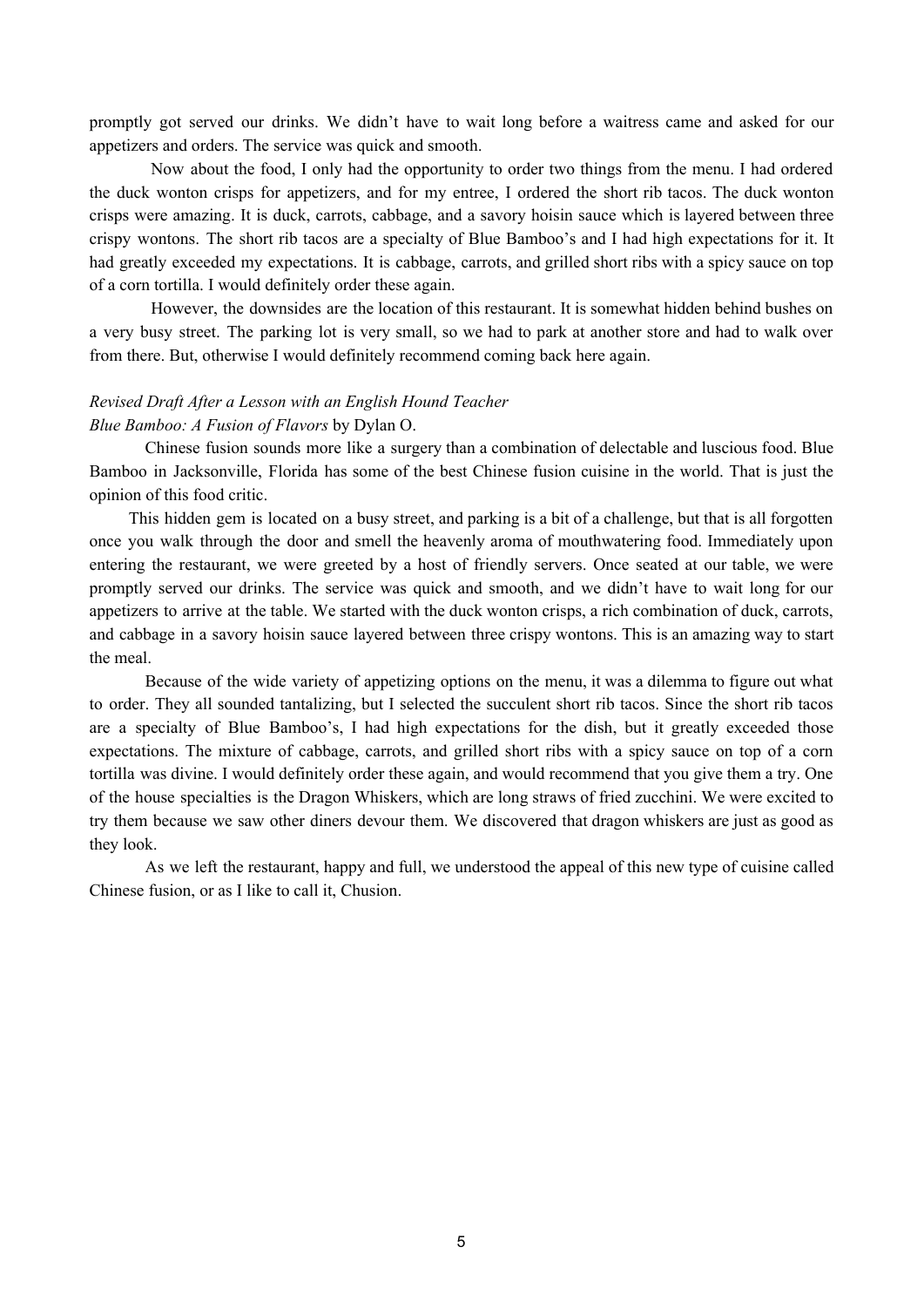#### MIDDLE SCHOOL: THE BEST TIME TO LEARN HOW TO WRITE

# By Beverly Cole

As the mother of a student in middle or high school, you may begin to wonder how to help your child prepare for the future. Whether your child is a student trying to gain admission to an Ivy League school or a candidate applying for a job, learning how to write well at an early age is *critical* to his or her future success.

Prior to college, my award-winning public high school had prepared me well for my time as an undergraduate at the University of Pennsylvania. There was, however, one area in which I felt surprisingly unprepared: writing. Prior to Penn, writing had always been something I took for granted. Most papers I turned in would return to me with an "A" and a compliment. I assumed college would be the same. I was wrong. After I submitted a draft of a paper to my Linguistics teacher, she reviewed and returned the paper with a message on top that read something like, "Stilted use of language. Try again!" I felt like I had been slapped.

I ran to the library and started reading THE ELEMENTS OF STYLE by Strunk and White and ON WRITING WELL by William Zinsser with desperate intensity. It seemed that writing was no longer just about restating and citing facts you looked up in the library. At Penn, writing became a journey of creating compelling arguments after extensive research. With a new perspective on my own writing style, I tore apart and restructured my paper. When I received an A on the final copy of my Linguistics paper, I exhaled and smiled. Despite my momentary relief, I knew I couldn't rely on my natural abilities as a writer. Writing, I realized, was a grueling process. Most of my college courses required some writing. In many exams, professors presented us with a question and a limited amount of time to collect our thoughts and answer in a precise yet expansive manner. For papers, I spent hours poring over citations. Annotated bibliographies were like writing projects unto themselves and took almost as long as the core assignment. With a great deal of effort, my writing improved during college and even helped me gain admission to Columbia University School of Law.

Writing, however, is not a skill essential only to pre-law students. Even engineering majors at most top-rated schools like Cornell (https://www.engineering.cornell.edu) and Yale (http://catalog.yale.edu) have writing requirements. In fact, Yale's distribution requirements for a bachelor's degree provide: "**Skills requirement in writing (two course credits)** The ability to write well is one of the hallmarks of a liberal education and is indispensable to advanced research in most disciplines. As students strengthen their writing skills, they develop intellectual practices that distinguish active from passive learners…. Over 130 courses, spanning approximately 40 different academic programs, give special attention to writing."

Although I felt very much alone in my experience at the time, this may be a growing problem among top colleges and universities throughout the country. Not long ago, a Stanford professor surprised her class by publicly berating a student for poor writing skills. The professor later apologized, explaining that her outburst expressed a "frustration at what I perceive as a general decline in writing skills." See [http://www.stanforddaily.com/2012/11/30/professor-reported-after-publicly-critiquing-students-paper-during](http://www.stanforddaily.com/2012/11/30/professor-reported-after-publicly-critiquing-students-paper-during-lecture/) [-lecture/.](http://www.stanforddaily.com/2012/11/30/professor-reported-after-publicly-critiquing-students-paper-during-lecture/) In addition, William Ellet, a former writing teacher at Harvard Business School, believes that the problem starts in middle school, citing to a Department of Education's 2011 study finding that a paltry twenty-four percent of eighth and twelfth graders are proficient in writing. <http://www.cnbc.com/id/101176249>.